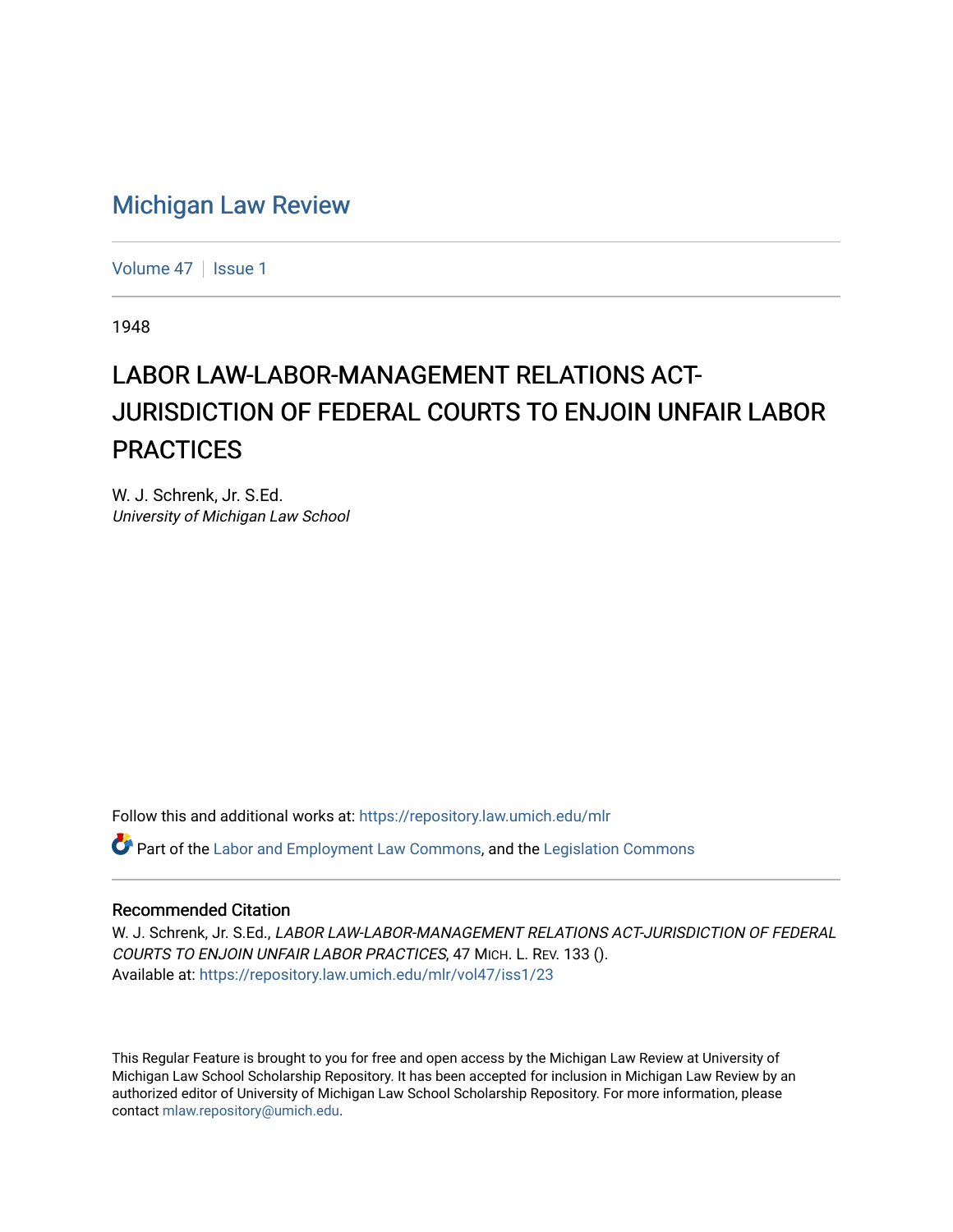LABOR LAW-LABOR-MANAGEMENT RELATIONS AcT-JURISDICTION OF FEDERAL COURTS TO ENJOIN UNFAIR LABOR PRACTICES-Following a breakdown in negotiations over contract extension, plaintiff union, the certified representative of defendant's employees, sued in a federal district court, alleging that defendant was guilty of an unfair labor practice under the Labor-Management Relations Act<sup>1</sup> in refusing to bargain in good faith. An injunction was sought requiring defendant to bargain with the union. The district court overruled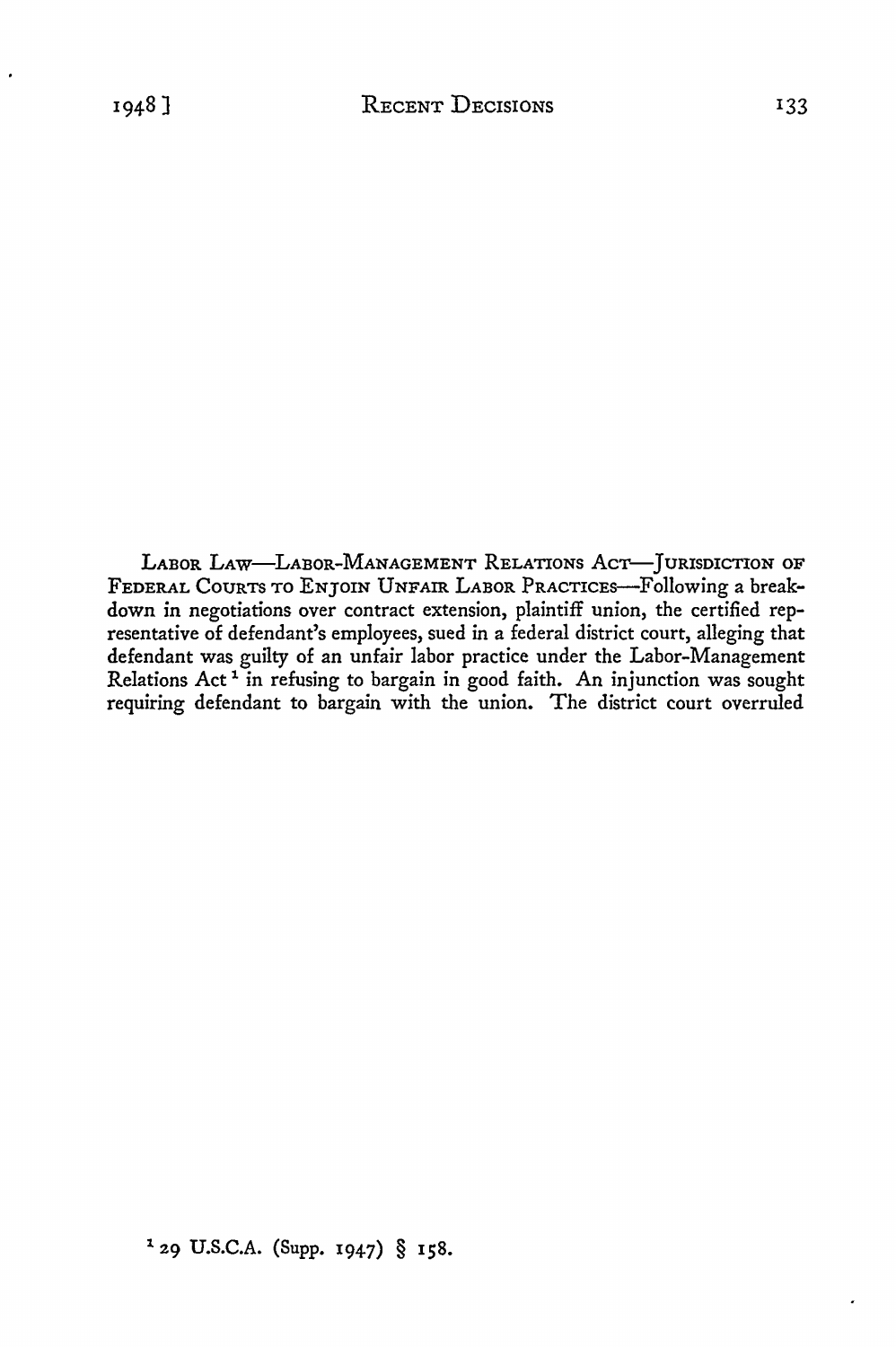motions to dismiss for lack of jurisdiction and granted the relief requested.<sup>2</sup> On appeal, *held,* reversed. The district court lacked jurisdiction to entertain the suit. *Amazon Cotton Mills Co. v. Textile Workers Union,* (C.C.A. 4th, 1948) 167 F. (2d) 183.

The issue raised by the case turns principally upon the construction of section 10(a) of the L.M.R.A.<sup>8</sup> and its omission to state, as did the corresponding section of the National Labor Relations Act<sup>4</sup> which it amends, that the board's jurisdiction in preventing unfair labor practices shall be exclusive. Relying on this omission, together with section  $301(b)$  of the new act conferring on unions capacity to sue in federal courts, the trial court held that private parties might now sue to enjoin these unfair practices without applying to the board. Unquestionably, the N.L.R.A. did not allow this.<sup>5</sup> As the appellate court points out, it seems clear that the change in section  $io(a)$  was not intended to vest the federal courts with general jurisdiction over unfair practices, but merely• to recognize the jurisdiction specifically conferred on the courts by other sections of the L.M.R.A.<sup>6</sup> In explaining the significance of the amendment to section  $10(a)$ , the Conference Committee of the House and Senate• reported that the word "exclusive" had been omitted ". . . because of [the Act's] provisions authorizing temporary injunctions enjoining alleged unfair labor practices, and ... making unions suable."<sup>7</sup> Neither does it appear that those sections granting jurisdiction in particular circumstances were intended to have any broader significance. In introducing the amendment which was incorporated into the final bill as sections  $io(j)$  and  $io(l)$ , Senator Morse said: "My proposal would in no way impair the legitimate rights of labor under the Norris-LaGuardia Act and the Clayton Act, since I do not propose that employers be allowed to obtain injunctions against labor.  $\ldots$ ."<sup>8</sup> This was affirmed by the Senate committee report which stated that the board may seek such temporary injunctive relief ". . acting in the public interest and not in vindication of

<sup>2</sup>Textile Workers Union v. Amazon Cotton Mill Co., (D.C. N.C. 1948) 76 F. Supp. 159 at 165.

 $3$  The pertinent part of the section states: "This power [of the N.L.R.B. to prevent urifair practices as defined by the act] shall not be affected by any other means of adjustment or prevention . . . established by agreement, law, or otherwise."

4 49 Stat. L. 449-457 (1935), 29 U.S.C. (1946) §§ 15I-I66.

<sup>5</sup>Amalgamated Utility Workers v. Consolidated Edison Co., 309 U.S. 261 at 269, 60 S.Ct. 561 (1940); United Brick & Clay Workers v. Robinson Clay Products Co., (C.C.A. 6th, 1946) 158 F. (2d) 552.

<sup>6</sup> These sections are:  $\S$ § 10(j) and 10(l) (jurisdiction to grant temporary injunctions against unfair practices upon petition by the board) ; § 303 (b) ( to award damages for certain unfair practices by unions); § 208 (to enjoin strikes or lockouts in national emergencies when sought by the attorney general); and  $\S$  301(a) (to enforce collective bargaining agreements; see, 57 YALE L.J. 630 ( 1948); Cox, "Some Aspects of the L.M.R.A., 1947," 61 HARV. L. REv. 274 at 303 (1948).

<sup>7</sup> H. Rep. 510 on H.R. 3020, 80th Cong., 1st sess., p. 52 (June 3, 1947).

<sup>8</sup> 93 Cong. REC. 1912 (March 10, 1947). The Conference Committee adopted this version over that proposed by the House which provided for injunctions at the request of private persons, rather than by the Board. H. Rep. 510 on H.R. 3020, 80th Cong., 1st sess., p. 57 (June 3, 1947).